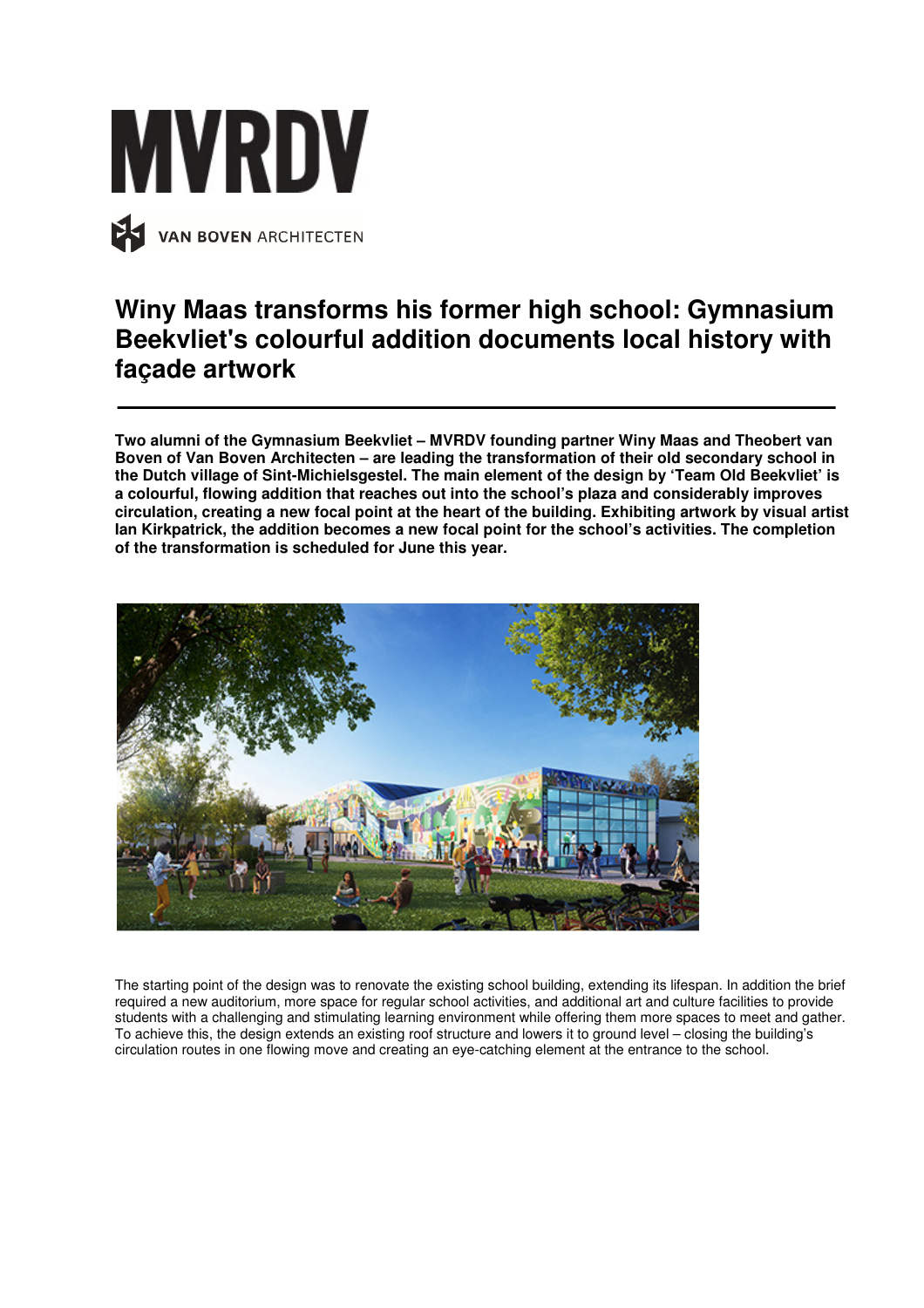

The swooping form of the new addition incorporates a tribune forming an auditorium to act as a focal point for school activities, as well as an adaptable stage and a kitchen. The building's entrance remains in the same location, but the new design reconfigures it, with the main door now nestled underneath the curve. The resulting proposal draws pupils, teachers, and visitors directly into the heart of the building and the life of the school. Painted entirely in blue, the entrance creates a "heaven" in the school.

The exterior walls of this curved addition feature artwork by the renowned London-based Canadian visual artist Ian Kirkpatrick, bearing the memories and experiences of pupils and former pupils, as well as references to the surroundings and the school's history. The illustrations are positioned using a computer scripting technique that links each one to its geographic location. The resulting artwork bears Kirkpatrick's characteristic visual style – part iconographic, part Greek amphorae, part computer-generated – lending a fresh and contemporary appearance while providing a record of the school's 200-year history and anchoring the building in its environment.



"It's fantastic to work on a building with which I have such history. This school shaped me strongly – it's a former catholic seminary that transformed into a hip gymnasium and it gave me, coming from a village, a cosmopolitan perspective," says MVRDV founding partner Winy Maas. "I also think it is great that memories of students, from the past and present, are represented in the mural. Actually, there is a piece of everyone in the region in this building. It really is a reflection of the whole of Sint-Michielsgestel and its surroundings."